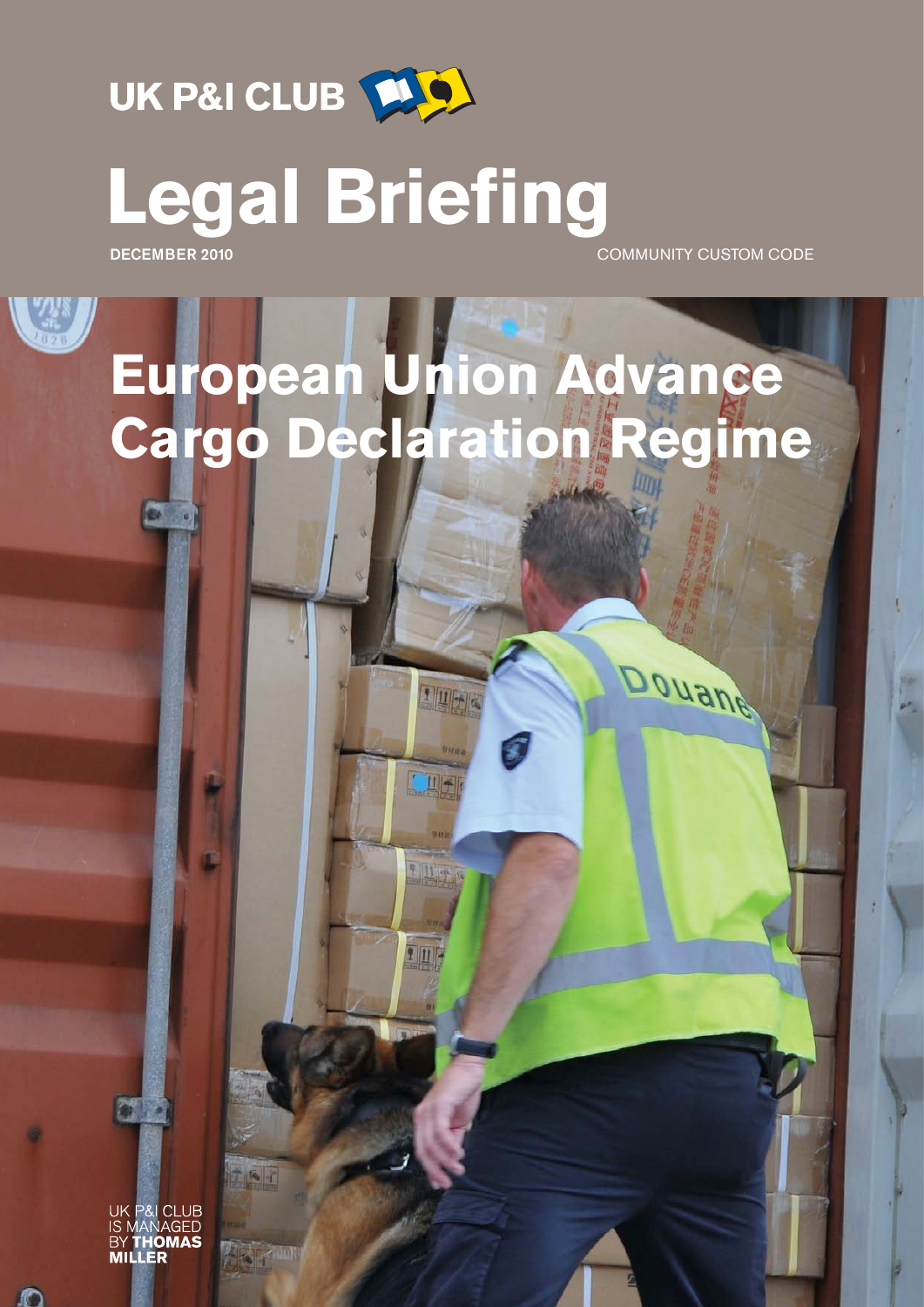## **About us**

*This briefing is one of a continuing series which aims to share the legal expertise within the Club with our Members*

A significant proportion of the expertise in the Managers' offices around the world consists of lawyers who can advise Members on general P&I related legal, contractual and documentary issues.

These lawyers participate in a virtual team, writing on topical and relevant legal issues under the leadership of our Legal Director Chao Wu.

As part of Thomas Miller that virtual team can also call on executives who support the UK Defence Club and the experience and expertise that serves the largest defence mutual in the world, with over 3,500 owned and time chartered ships entered.

If you have any enquiries regarding the issues covered in this briefing please contact the team via Chao Wu and we will be pleased to respond to your query. The team also welcomes suggestions from Members for P&I related legal topics and problems which would benefit from explanation by one of these briefings.

#### **Chao Wu** Legal Director



Chao has a doctorate in law and is based in London as Legal Director, where she is responsible for giving general legal advice, including guidance on the legal

aspects of P&I Club documentation, and on the legal aspects of cover for Members' contractual arrangements. She represents the Club on various subcommittees and working groups of the International Group of P&I Clubs. Chao speaks Mandarin, French and Shanghainese.

**Direct line: +44 207 204 2157 Email: chao.wu@thomasmiller.com**

#### THE AUTHOR

#### **Domenico Ferrara** Claims executive



Domenico joined Thomas Miller in 2010 after spending two years working in another International Group P&I Club handling P&I and Defence claims mainly for

Italian, Greek and Cypriot shipowners. He is a qualified Italian lawyer and expected to qualify in England and Wales shortly. He also holds a Master's degree in Maritime Law from Southampton.

**Direct line: +44 20 7204 2327 Email: domenico.ferrara@thomasmiller.com**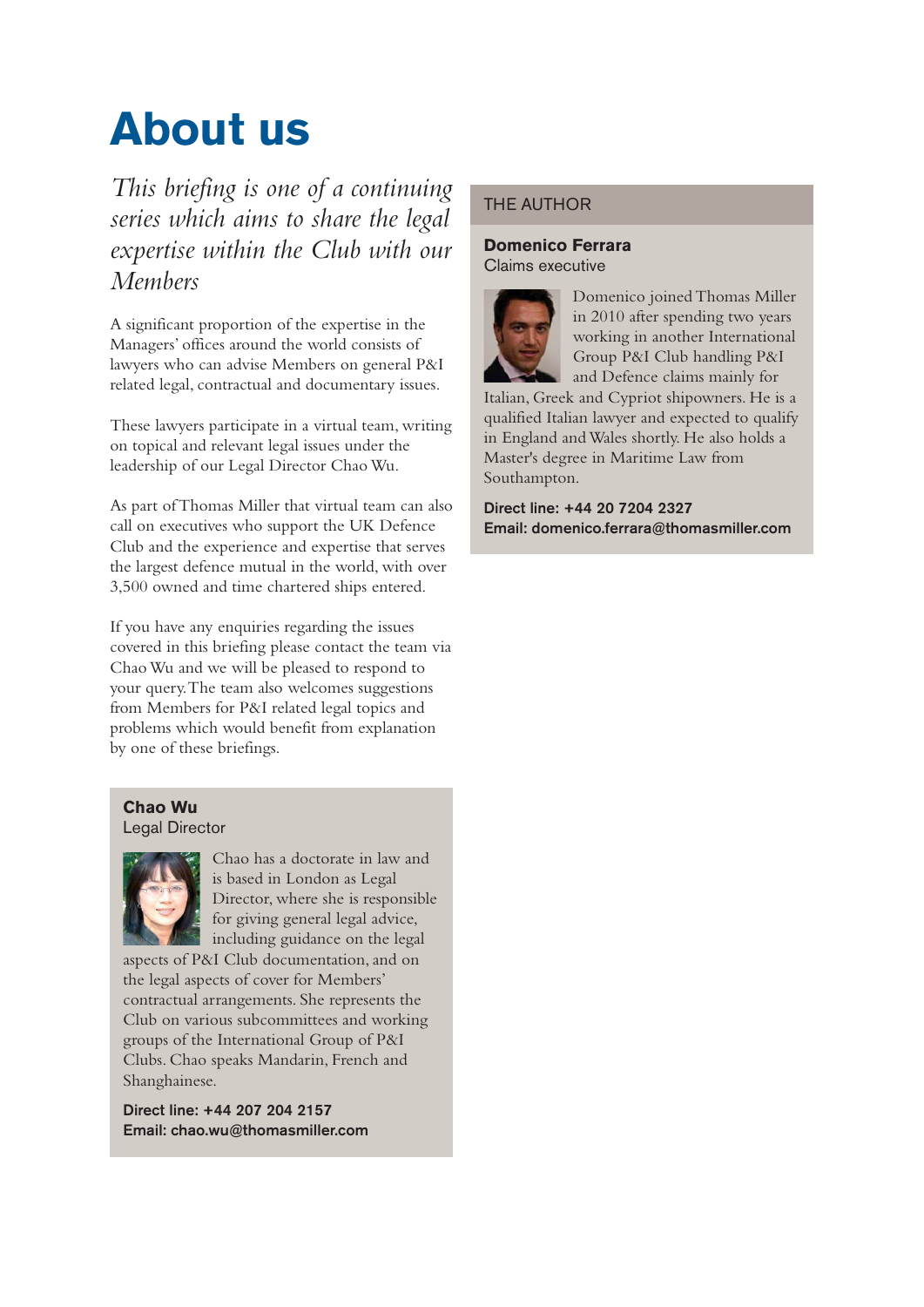### **Equality of protection of goods shipped through EU customs**

*The European Union Advance Cargo Declaration Regime, effective January 1st, 2011, will affect all freight imported into and exported out of Europe, as well as transhipment cargo.*

EU regime is laid down in Regulation 648/2005, which was implemented by Regulation 1875/2006 and then amended by Regulation 312/2009. These regulations are all part of the Community Custom Code (CC) as laid down in Regulations 2913/92 and 2454/93 and therefore referred as Customs Code Implementation Provisions (CCIP). The aim of the regime is to ensure an equal level of protection through customs controls for all goods shipped into, out of or through the EU and appear to have some elements in common with the US regime that was introduced following the terrorist attack of 9/11.

The aim of this legal bulletin is to provide a general overview of the regime and its scope, and answers to the most common questions that would assist Members in understanding the relevant issues on how the Regulation will be enforced.

#### **General overview**

In 2009, the European Commission adopted Regulation 312/2009 aiming at increased security for shipments entering or leaving the EU and with the intention of providing greater facilitation for compliant operators.

A better risk analysis for goods entering or leaving the EU has been introduced. For traders with a status of Authorised Economic Operators, there would be some benefits in that less cargo information elements will need to be declared. The regulation requires customs authorities to exchange information electronically on imports and exports with an aim at informing each other on potential risks or (terrorist) threats.

[Under the Regulation, with effect from 1 January 2011, any failure [by an economic operation, such as a shipping company, to comply with the obligations laid down in the European Union Advance Cargo Declaration Regime will be subject to penalties imposed by the individual EU Member States according to the national legislation.

The EU Advance Cargo Declaration Regime creates a layer in addition to existing customs legislation, either laid down in the Community Custom Code or in application in accordance with national legislation.

The amendment to the Customs Code brought about by the new regulation covers four major changes:

- It requires traders to provide customs authorities with information on goods prior to import into, export from, or transhipment via, the EU. This information, moreover, needs to be submitted electronically and within wellprescribed time limits.
- It may provide traders with a status of Authorised Economic Operators with certain facilitations.
- It introduces a risk-assessment amongst EU Member States supported by computerised systems for goods entering, leaving or transiting EU customs territory.
- It implements an EU database enabling the consultation of all national registration numbers (EORI).

#### **Scope of application of the EU Advance Cargo Declaration regime**

- It will apply to import, export or transit of the goods.
- A ship operator (normally the carrier) or its representative (i.e. ship agent) will have to declare cargo information in advance to the customs office solely in case of import or export of goods.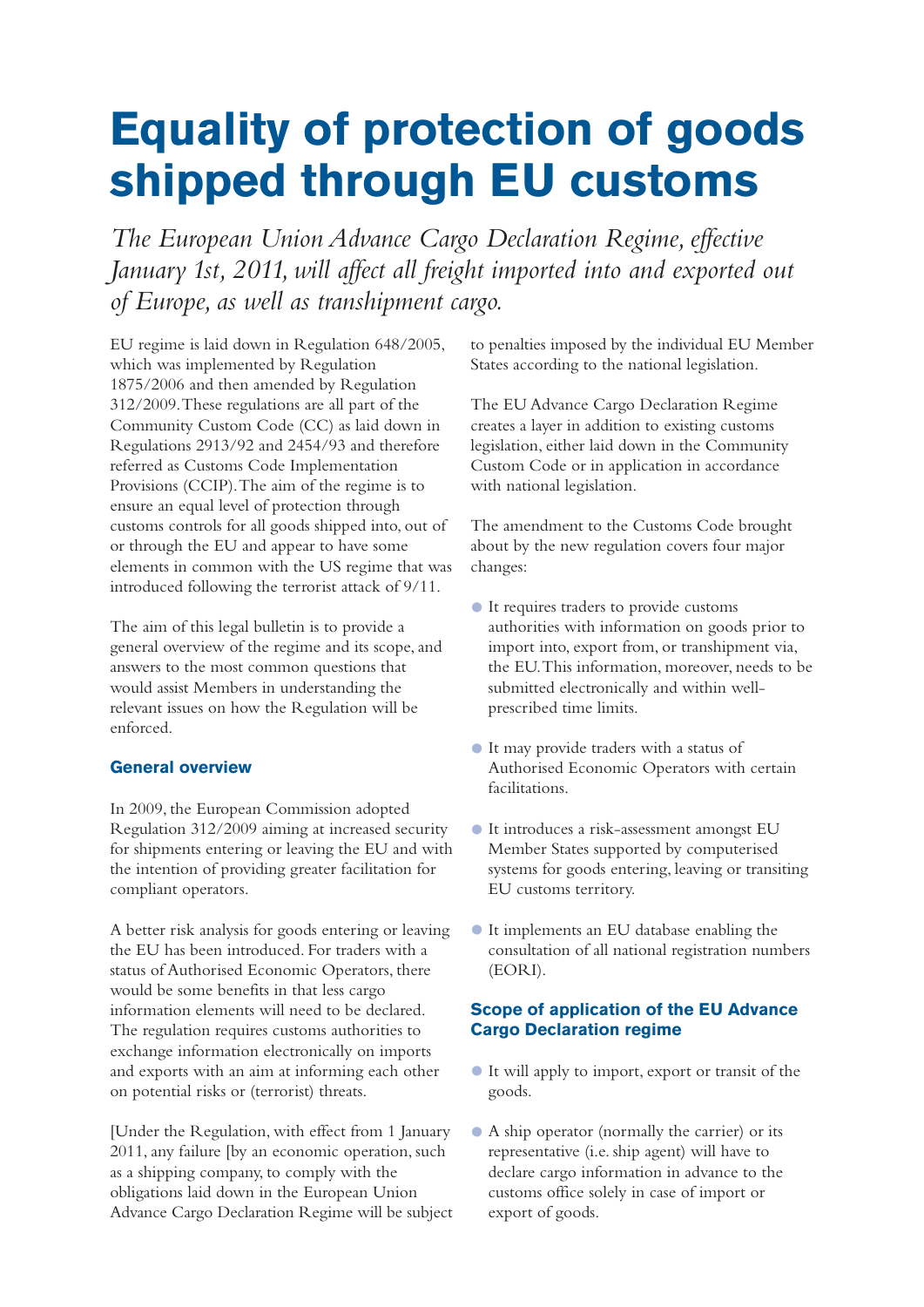- All shipping sectors are covered but there are different provisions for each of these sectors.
- Time limits within which a ship operator/its representative will have to submit an advance cargo declaration are different for deepsea containerised shipping, deepsea bulk shipping, shortsea shipping and combined transport.

#### **What cargo information is to be submitted?**

- The cargo information to be submitted in advance to the customs office is set out in Annex 30 A to Regulation 1875/2006.
- In case of import of goods, the ship operator or its representative must declare cargo information, in advance, to the customs office of first entry in the form of an "Entry Summary Declaration" (ENS), except if an ENS exemption would apply.
- In case of export of goods, the ship operator or its representative must declare cargo information, in advance, to the customs office of exit either in the form of a customs declaration for export, re-export or outward processing, or, in case such customs declaration does not apply or there is no exemption, in the form of an "Exit Summary Declaration" (EXS).

#### **Who is liable to declare specific cargo information in advance?**

- The ship operator is the person liable to declare cargo information in advance to the customs office. They must ensure that such declaration has been done. They can either themselves declare cargo information in advance to the customs office, or their representative (i.e. ship agent) can do so on behalf of the ship operator.
- In case of combined transport, such as trucks carried on board a ferry, the advance cargo declaration must be done by the truck company or truck driver and not by the ship operator.
- In case of "vessel sharing arrangements", the advance cargo declaration must be done by the bill of lading issuing carrier and not by the ship operator. (See below).
- In containerised shipping, both deepsea and shortsea, a third party (typically a freight

forwarder) is expected to declare cargo information in advance to the customs office instead of the ship operator. The freight forwarder can only do so provided that the ship operator has been advised thereof beforehand (knowledge) and that the ship operator has agreed thereto (consent).

- The person who declares cargo information in advance to the customs office must include in his declaration – be it an ENS or a custom declaration or EXS – his so-called "Economic Operator Registration and Identification" (EORI number). If it is the ship operator he must include its EORI number. If it is a third party (freight forwarder), that party must include its EORI number.
- If an advance cargo declaration has been done, the person who made this declaration will receive from the customs office a receipt called the "Movement Reference Number" (MRN). If an advance cargo declaration has been done by a third party (e.g. a freight forwarder), the carrier will receive an MRN as well provided that the carrier has been identified by means of his EORI number in the ENS submitted by the third party to the customs office in an EU Member State and that the carrier has an IT connection to the computer system of that EU Member State.

#### **Who is the "Carrier" under the Regulation?**

Problems might arise in respect of who can be identified as "carrier" and consequently, who is ultimately liable to issue the declaration.

A general idea of "carrier" has been given by the Customs Code Committee in their "Guidelines on entry and summary declarations in the context of Regulation (EC) 648/2005".

According to paragraph 4, *"Article 36b CC establishes that the operator of the active means of transport on or in which the goods are brought into the customs territory of the community is responsible for filing of an ENS (Entry Summary Declaration). The operator (or "the carrier" – our emphasis) is the person who brings, or who assumes responsibility for the carriage of the goods into the customs territory of the community."*

The paragraph follows by saying that there are some types of transport arrangements where the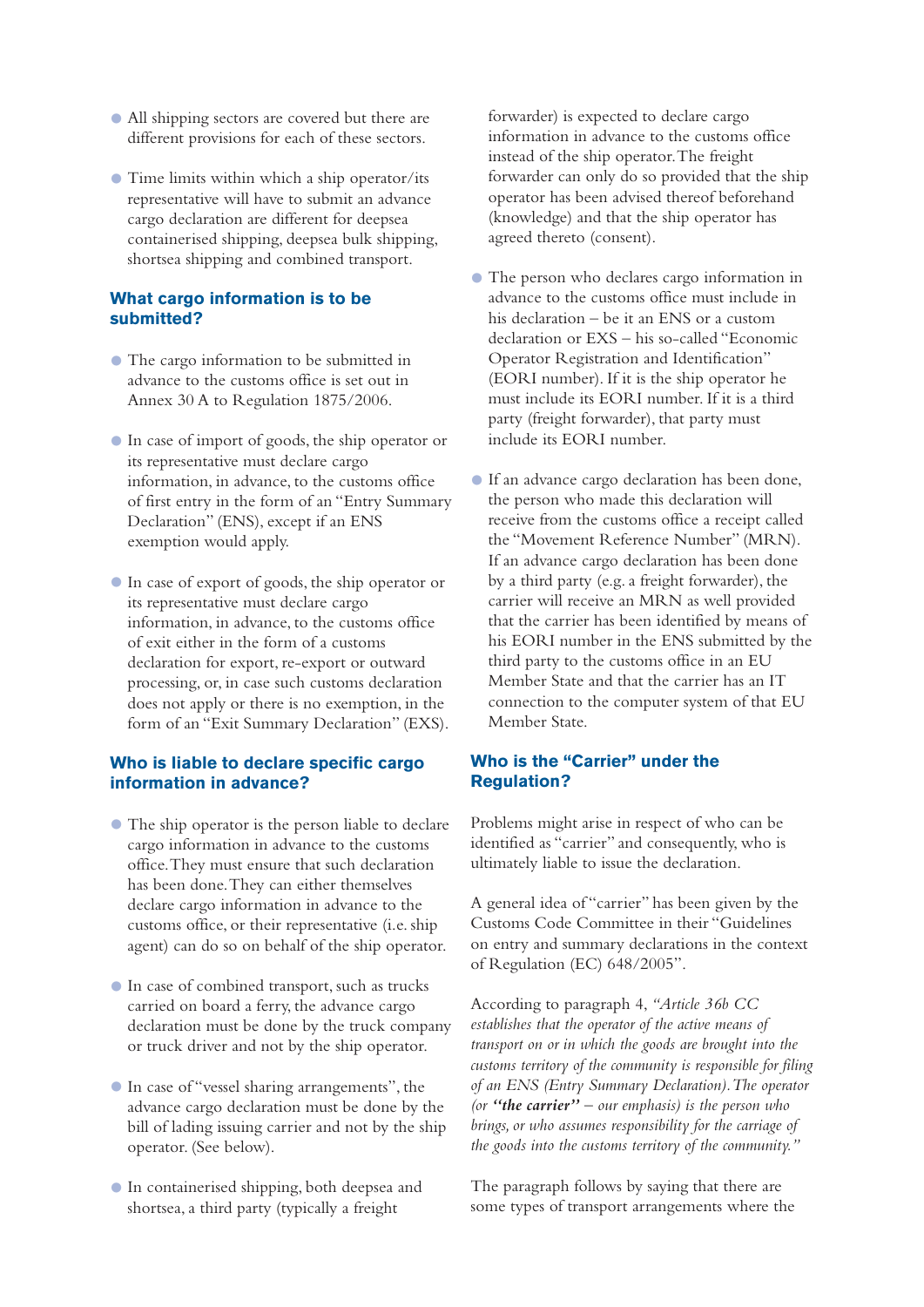ENS filing obligation lies with a person other than the operator of the active means of transport.

*"In the case of maritime or air traffic involving vessel sharing or similar contracting agreements between the involved carriers, the obligation to file an ENS lies with the carrier who has contracted and issued the bill of lading or an air waybill, for the carriage of the goods into the territory of the Community on the vessel or aircraft subject to the arrangement".*

*"in the case of "combined transport" (e.g. a truck carried on a ferry) where the means of transport entering the customs territory of the Community (the ferry) is only transporting another means of transport which, after entry into the customs territory of the Community, will move by itself as an active means of transport (the truck), the obligation to file an ENS lies with the operator of that other active means of transport (the trucking company)".*

To summarise, the responsibility to declare the required cargo information in most cases rests with the entity which has assumed the responsibility of the carriage or has issued the bill of lading *"for the carriage of the goods into the territory of the Community on the vessel"* (as carrier/ship operator) or his representative, with exceptions for combined transport and vessel sharing.

Third parties (such as freight forwarders) are entitled to file the information instead of the carrier but the carrier will ultimately still remain liable. The main process is the pre-arrival filing of the entry summary declarations (ENS) for all EU bound shipments on the means of transport. The ENS must be filed to the first office (country) of entry in EU. The customs office will analyze the cargo information received in advance with an aim at identifying potential serious safety and security risks. In case of import of goods, the carrier will also have some additional obligations. The carrier will have to submit an "Arrival Notification" (AN) and in cases of diversion, the carrier will have to submit a "diversion request". Advance cargo declarations must be done electronically.

#### **What IT system is to be used?**

The first step in the full computerization of the EU customs will be the so called "electronic customs project". Customs authorities will be required to exchange information electronically on exports between the customs offices involved in the procedure.

Once all Members States are connected to the Export Control System, Community exporters will receive the proof of exports immediately after the exit of goods, enabling all related processes to be speeded up.

Regrettably, as EU did not have the competence to establish one single EU-wide computer system, the declaration will be different in each individual member state and no specific guidelines have been provided in order to comply with the EU Advance Cargo Declaration. To this end, some companies have decided to centralise the input via their main office setting out a single computer system for all their branches/offices/agents; others have decided to use a common provider, whilst others have simply issued circulars with their guidelines.

Even though all of the above might be valuable solutions, it appears difficult to predict which is the most appropriate. However, given that the new regime will require shipping companies to exchange data with customs authorities, it would be advisable for Members to review their IT systems now so that they ensure compliance with customs authorities IT systems in countries they may trade to. Furthermore, on the basis of different systems for each single state, it appears also advisable to ask local agents to liaise with the IT Manager appointed by each individual Member State who acts as a contact person versus the shipping company or his representative.

#### **Conclusion**

It is difficult to predict how each Member State will enforce the Community Customs Code and respond to the constant increment of information lodged by traders.

Much co-operation will be required and it can be envisaged that there may be a transitional period during the initial implementation of the new regime where allocation of responsibility may be unclear. Further enquiries on this briefing can be directed to Domenico Ferrara (tel: +44 20 7204 2327 email: domenico.ferrara@thomasmiller.com).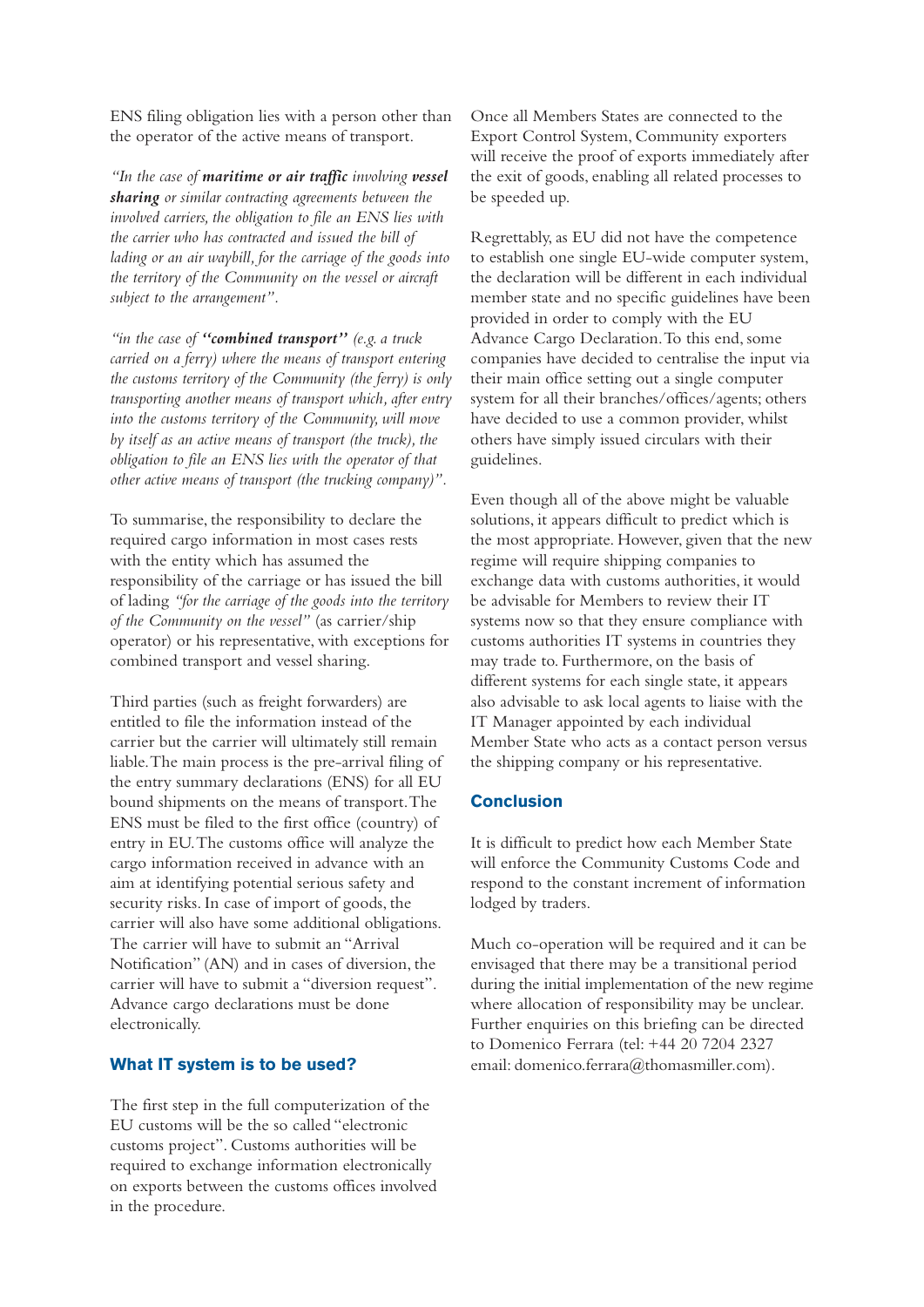### **Practical examples on the application of the Advance Cargo Declaration Regime**

#### **Bulk cargo**

A vessel operated by Alpha Ltd, the carrier, loads cargo in bulk at Santos for carriage to Taranto, Italy. Alpha issues a bill of lading to the shipper with whom it enters into a contract of carriage of the goods loaded on board the vessel.

An ENS must be lodged electronically, for the whole cargo carried by the vessel, at the custom office of Taranto, [*Art 184a (1)(b) CCIP applies*]. Under *Article 36b (3) CC,* the responsibility for the lodgement of the ENS for the bulk cargo lies with the company that operates the vessel carrying the goods into the customs territory of the Community. In bulk shipping, the person who will act as operator of the vessel ("carrier") and therefore will be responsible for the lodgement of the ENS will depend on the contractual agreement. (For the purpose of this example, Alpha is pursuant to the charterparty to be the operator of the vessel).

*Article 5 CC* allows any other person to lodge the ENS on behalf of the Alpha as representative of ship agent.

At least four hours before arrival in Taranto, Alpha, as carrier, must lodge (by itself or through its representative/ship agent) an ENS to the customs authority at the port for all of the cargo for which it has been issued bills of lading. Alpha will be liable for the accuracy and relevance of the declaration.

The customs office of Taranto will, immediately upon receipt, register the ENS and notify the carrier electronically of the MRN (Movement Reference Number). Then it will carry out risk analysis on the ENS in accordance with *Article 184d CCIP.*

Upon arrival of the vessel, Alpha, as carrier, has the duty to lodge an arrival notification in a manner acceptable to that custom office [*Article 184g CCIP– different in each Member State*]. Such notification must contain all the necessary information to allow identification by the customs office of the ENS. A specific ENS must be lodged for each Bill of lading issued – three bills of lading mean three ENSs to be lodged. The identifying information can take the form of either an "Entry Key" (i.e. mode of transport at the border: the IMO

vessel number: and the expected date of arrival at the first Community port as declared in the ENS), or a list of all the MRNs for all the ENSs (the latter appears to be advisable when just few ENSs are to be lodged).

All of the goods discharged at Taranto must be presented to the customs authorities and must be covered by a **summary declaration of temporary storage,** which must be lodged with the customs authority no later than at the time of presentation of the goods [*Art 186 CCIP*]. The summary declaration consists of a reference to ENS, supplemented by whatever information is requested by the customs office of Taranto.

In case of diversion of the vessel to another port in the same Member State, e.g. Ravenna, no advice of change of route is required [*Art 183d CCIP*]. Advice to and between the ports is left to the national system.

If the vessel diverts to a new first port in a Member State not declared in the ENS, e.g. FOS, the vessel operator has the duty to immediately notify the customs office at Taranto of the diversion, by using the **diversion notification** message [*Art 183d CCIP*] to identify all the ENSs lodged at that port by Alpha. The custom office at Taranto will then notify the custom office at FOS and pass on any positive risk information [*Art 184e CCIP*]. An ENS cannot be amended after a diversion notification has been acknowledged by the customs office of the first entry declared in the ENS. No ENS needs to be lodged with the customs office at FOS, nor an ENS required to be lodged in any subsequent port in the Community on the vessel itinerary.

There is a different procedure in case the vessel calls firstly at a Community port, then at a non-Community port (i.e. Alexandria), and then again at a Community port (i.e. Barcelona). In this case, a new ENS must be lodged with the customs office in Barcelona which must cover all the cargo carried on board (not only the parcel loaded in Alexandria).

The liability and procedure for lodging the new ENS remains as described above for the lodgement of the ENS in Taranto.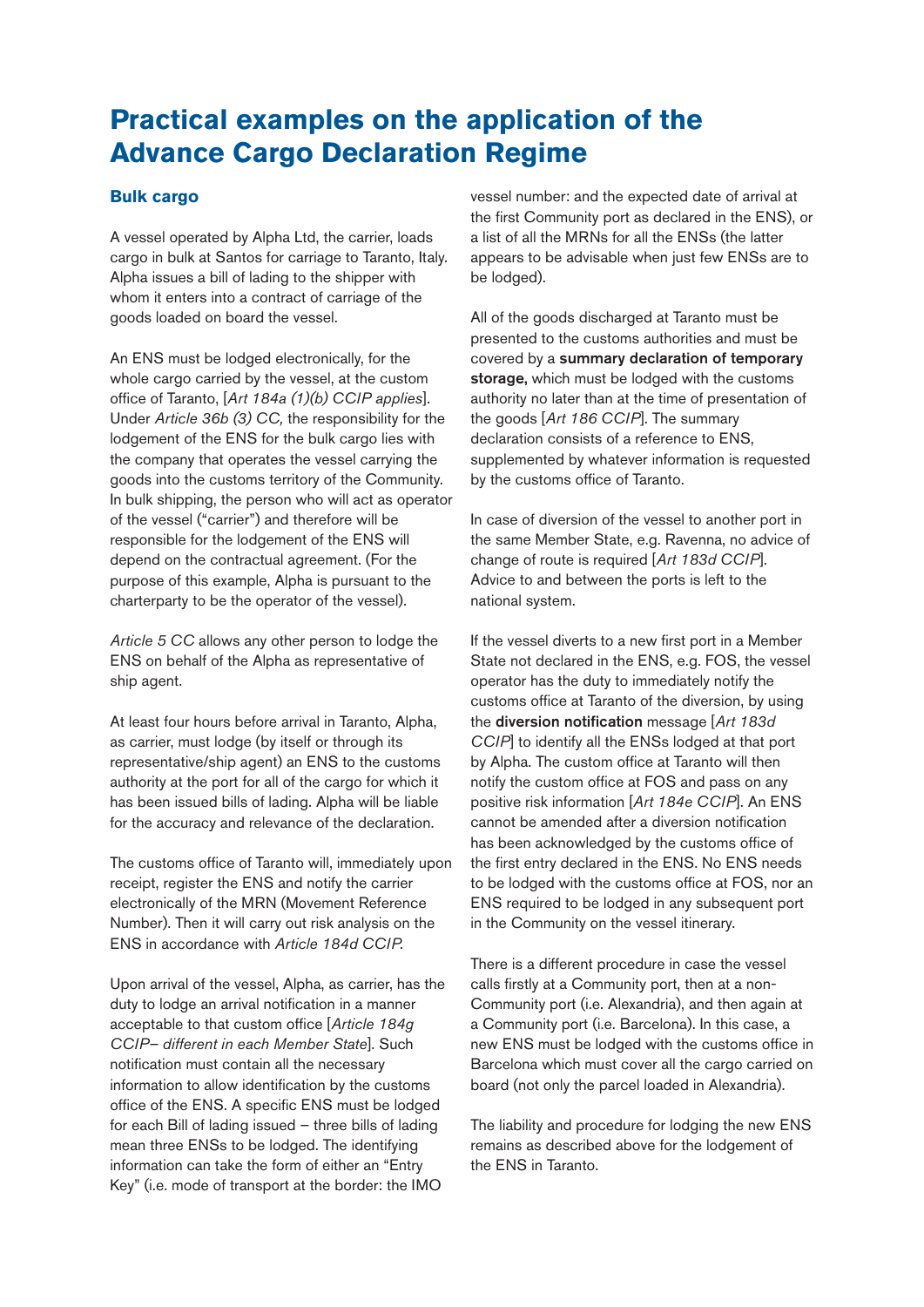#### **Containerised Cargo**

A vessel operated by Beta Limited (Carrier) is fixed for the carriage of containers from Hong Kong to EU ports. The vessel first EU port of call is Naples. Beta issues bills of lading to the shippers with whom it enters into a contract directly for carriage of goods on the vessel. Beta also issues bills of lading to Speedy Limited (freight forwarder) as a shipper. Speedy will have issued its own bills of lading e.g. to exporters as shippers.

An ENS must lodged electronically for all cargo carried on board at the customs office of Naples [*Art 184a (1)(a) CCIP*], which must also include all goods remaining on board at Naples to discharge at subsequent ports in the EU or elsewhere.

Under *Art 36b (3) CC,* the responsibility for the lodgement of ENS for the containers lies with Beta as carrier. Speedy is not, for the purpose of this provision, deemed to be the carrier. Under *Art 5 CC,* ENS can be also lodged by Beta's representative or agent.

Art 36b(4) CC also provides that Speedy might lodge the ENSs, rather than Beta, for the shipments under Speedy control. However, as Beta is obliged by EU law to check that this is done, Speedy can only lodge the ENS instead of Beta with the knowledge and the consent of the latter.

At least 24 hours before commencement of loading in Hong Kong, Beta (or its representative), as carrier, has the duty to lodge an ENS to the customs authorities of Naples for all the containers for which it has issued master bills of lading, including those containers for which Speedy has issued its own bills of lading. The parties, however, might contractually agree that Speedy (forwarder) would lodge the ENS for those containers for which Speedy has issued its own bills of lading.

The lodging of the ENS by Speedy must include the identity (EROI No) of Beta (carrier) and a reference to the master bill of lading issued to them by Beta.

As noted, the parties might have agreed that Speedy is responsible for lodging the ENS before the time limit of 24 hours before commencement of loading. If so, the lodgement of the ENS renders Speedy liable for its accuracy and relevance to the goods it is intended to cover [*Art 183(1)* and *199 CCIP*]. The Customs office of Naples has the duty,

immediately upon receipt, to register each ENS and electronically notify the declarant of the MRN.

(For the ENSs lodged by Speedy, notification of the MRNs would also be sent to Beta, provided that the ocean carrier has been identified by its EORI number in the ENSs lodged by Speedy and has an electronic interface with the customs office of Naples. If not, the notification of the MRN will not be sent to Beta.)

Notification of the MRN will provide evidence for Beta that an ENS has been lodged and its obligation under *Art 36b (3)* CC has been met<sup>1</sup>.

The customs office at Naples has the duty to carry out risk analysis on the ENSs upon receipt [*Art 184d CCIP*]. Any negative feedback related to the containers for which the ENRs were lodged by Speedy will be notified to both companies (Speedy and Beta).

Upon arrival at the calling port, Beta, as vessel operator, must lodge with customs office at Naples an arrival notification in the manner accepted by that customs office [*Art 184g CCIP*]. The **arrival notification** must contain information to allow the identification of all the ENSs lodged for all the cargo on board in the same form reported above ("Entry Key" or list of all the MRNs for all the ENSs).

All the goods discharged must be presented to the customs authorities and must be covered by a **summary declaration of temporary storage.** This must be lodged with the customs authority no later than at the time of presentation of the goods. The summary declaration consists of a reference to ENS, supplemented by whatever information is requested by the customs office of Naples.

Goods remaining on board for discharge at subsequent EU and non-EU ports are not to be presented to customs at Naples [*Art 189 CCIP*]. If goods are presented at Naples for which no ENS has been lodged, the customs office shall require the carrier, Beta, to lodge such declaration immediately [*Art 184c CCIP*].

Even in this scenario it is possible that the vessel can be diverted to another port in the same State or a different EU Member State. In case that such diversion occurs, the same procedure as set out in the bulk cargo scenario, will apply.